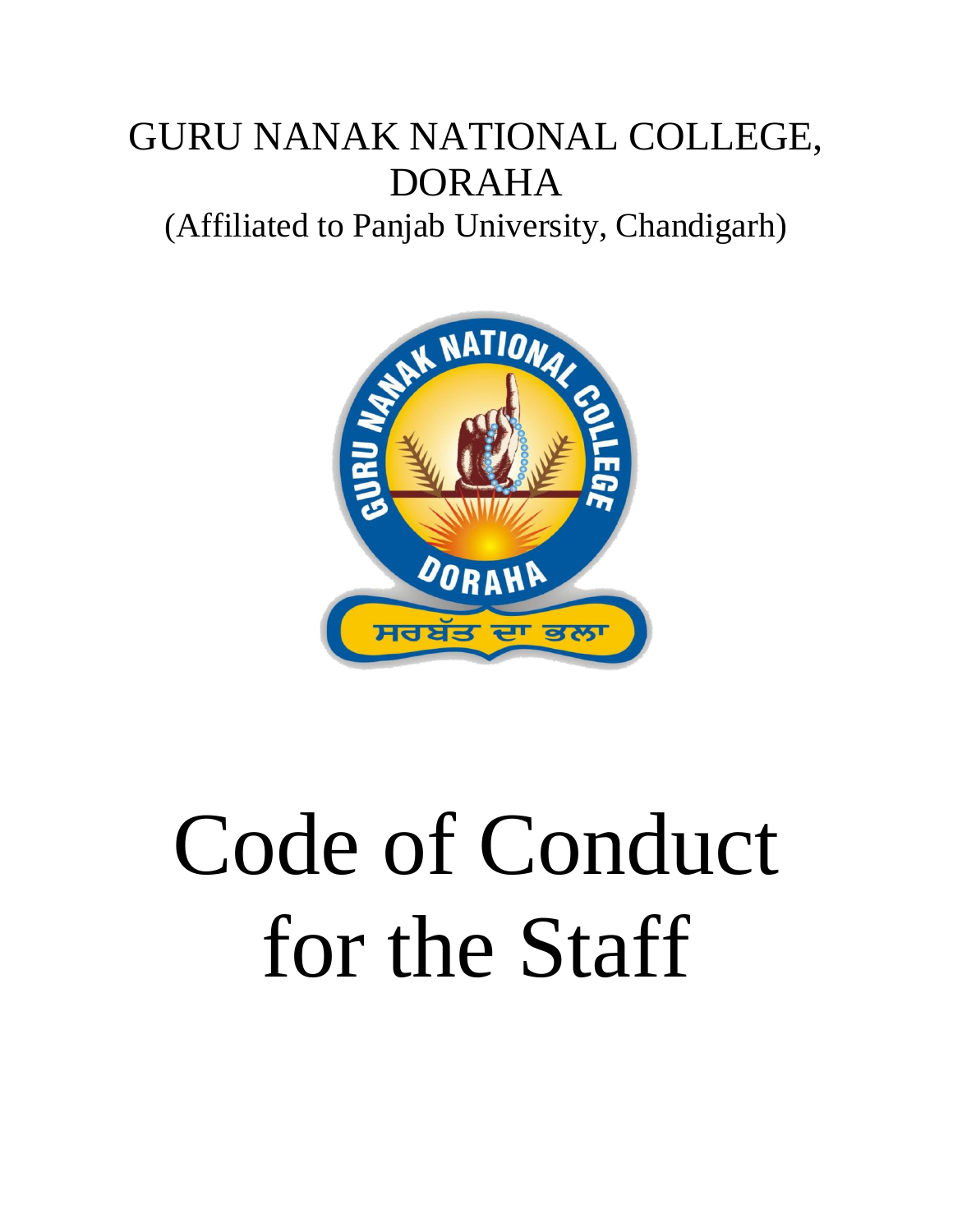Teachers are the role models of the society. Students imitate the conduct, behaviour and other activities of their teachers. They are the real mentors for their students. Similarly, other staff working in an educational institution has an important bearing on the overall functioning of the institution. Those institutions whose staff is disciplined, dedicated and diligent are bound to achieve the glory of success. Guru Nanak National College, Doraha has formulated a code of ethics document for its staff members following the latest UGC Regulations, which morally binds them to follow it for the overall betterment of the institution. The following are some of the guidelines which need to be followed as a code of conduct for the institution:

- 1. Punctuality is one of the most important virtues of successful individuals. The whole staff of the college must ensure punctuality in their duties in the institution. They should strictly adhere to the time schedule of the college, academic schedule of the college and other time bound assignments given to them.
- 2. The whole staff should be available in the college during the scheduled working hours unless they are deputed on official duties. No staff member shall be absent from duties without prior approval except for valid reasons and unforeseen contingencies.
- 3. The staff must obtain prior written permission for reporting late in the morning or leaving early in the evening without detriment to their duties. No staff member will leave the college during the working hours without the permission of the Principal.
- 4. There should not be any kind of discrimination by the teachers among the students on the basis of caste, creed, religion, ethnicity, gender, geography etc. They should also promote the great value of human brotherhood.
- 5. The learner and beneficiary satisfaction should be the primary objective of the teachers. The holistic approach should be followed to implement socio-responsible model for the community. They should also help students to develop an understanding of our national heritage and encourage them to develop their personalities and skills to contribute to community welfare.
- 6. The teachers should consider students as ambassadors to address various social issues. The combined activities drives of staff and students are encouraged to convey social messages effectively.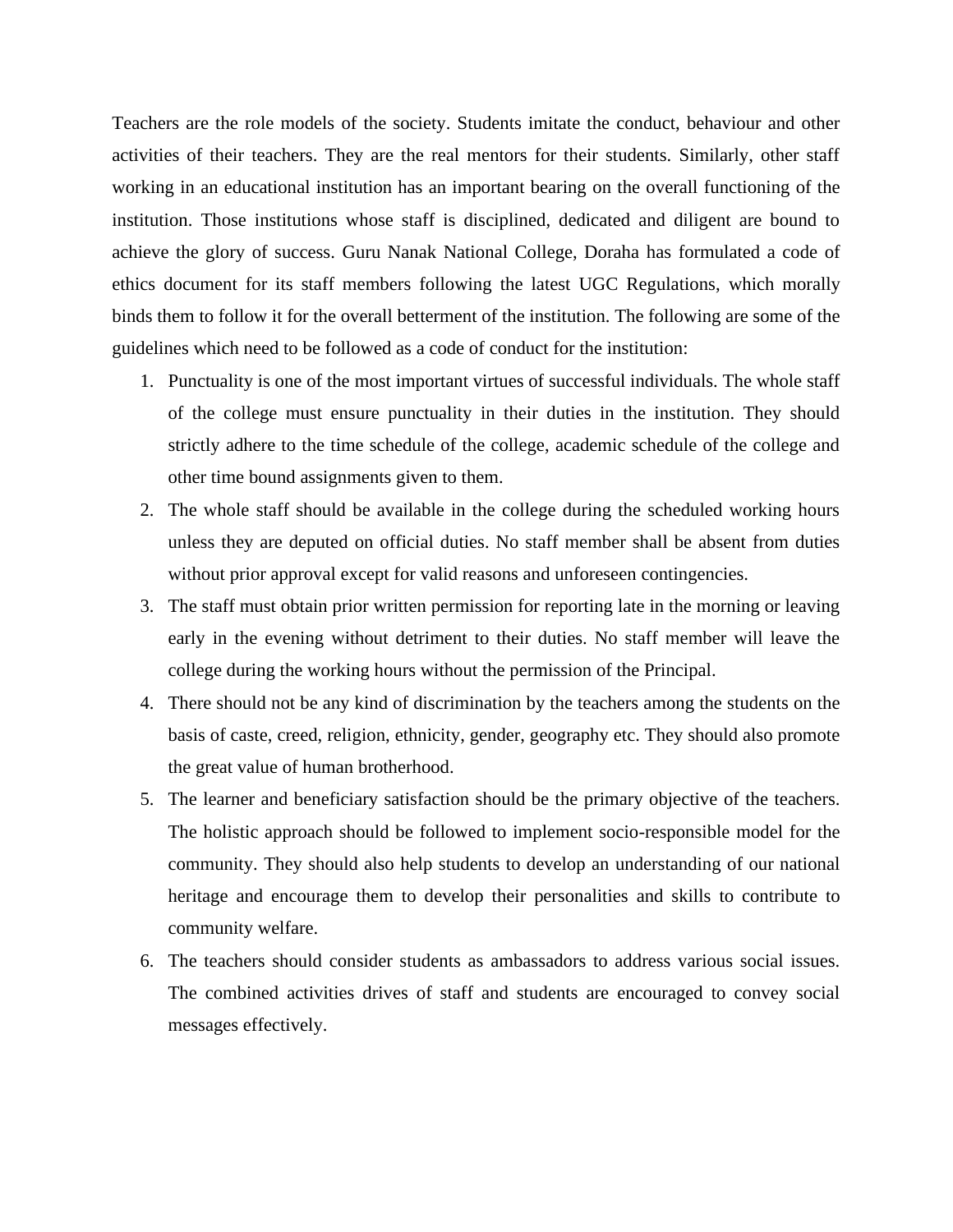- 7. The teachers should adopt time relevant teaching-learning pedagogy in order to make it interesting and informative. They should also promote the inherited and cherished values of the country among their students.
- 8. The teachers should perform their academic as well as other duties diligently with full dedication and commitment. They should leave no stone unturned to satisfy their students, who are the most important stakeholders of the institution, with their work and conduct.
- 9. The teachers should make conscious efforts to inculcate the great culture and values of the country among their students in order to make them the responsible citizens of the country.
- 10. The teachers should write text books, publish articles in reputed journals and present papers in seminars and conferences. They should also take up research projects; attend faculty development programmes and other programmes to update their knowledge.
- 11. No employee shall misuse the amenities provided to him by college to discharge his/her official duties. No employee shall accept any gifts, payments or other favours from students, suppliers, contractors or anyone.
- 12. All information obtained in the course of employment shall be deemed to be strictly confidential. No employee, while in service or after retirement, resignation, or dismissal, shall not write or publish any documents, papers or information which might have come into his/her possession in his/her official capacity, without obtaining prior written permission from the Authorities.
- 13. Every staff member should take due care to safeguard the college property, materials, instruments etc. Where damage or loss is attributable to the mishandling or misuse, such an employee shall be liable for disciplinary action as may be deemed fit.
- 14. No Employee shall be under the influence of intoxicating drinks/drugs while on duty. Use of foul or abusive language or misbehaviour with any officer, employee or students is punishable. Use of possession of unlicensed weapons, dangerous or illicit drugs is also punishable.
- 15. All the staff members are supposed to follow the protocol, guidelines and other rules and regulations issued from time to time by the college authorities. The staff members are also to act as per the policy guidelines of the college trust/governing body.